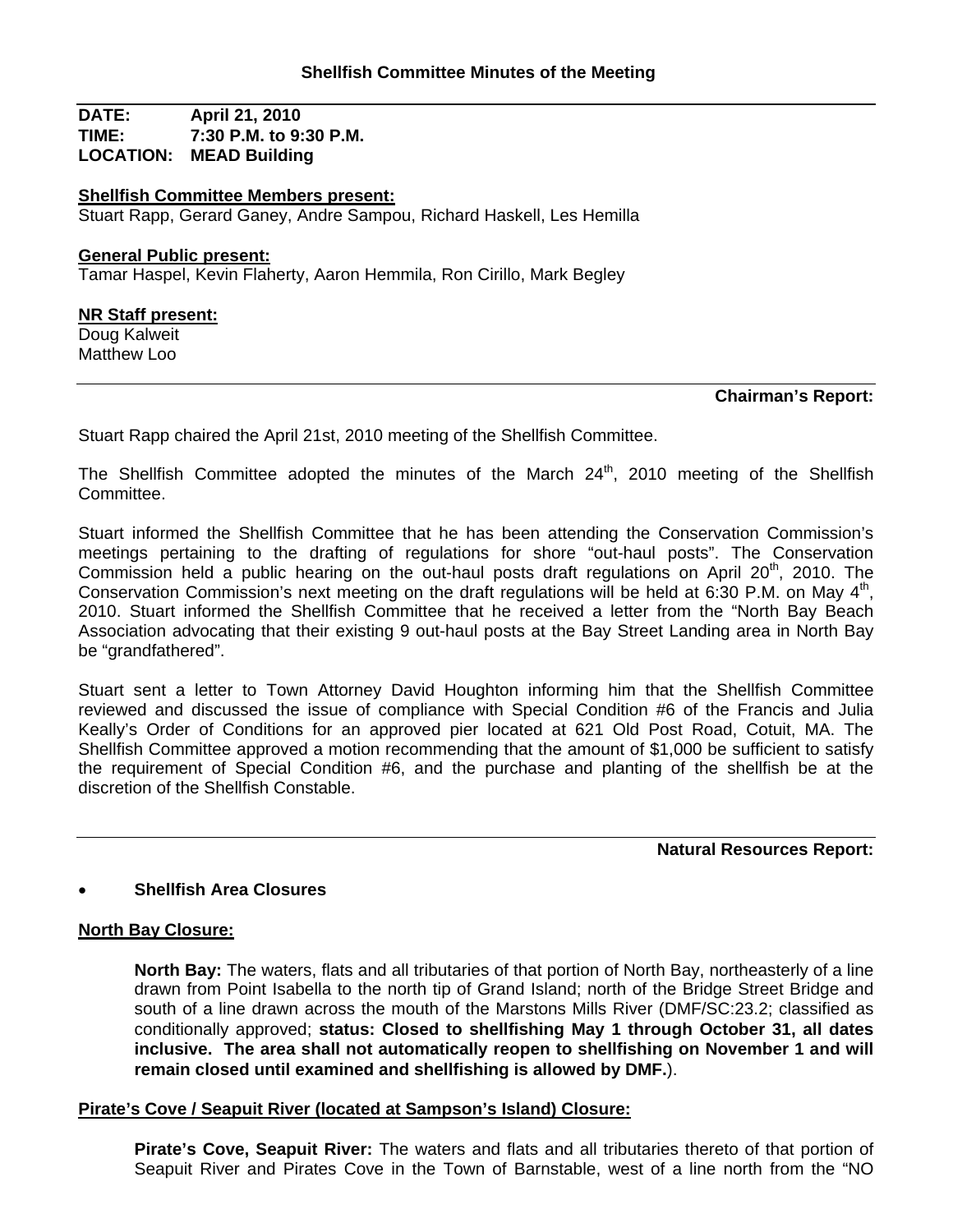SHELLFISHING" sign at the westerly end of Dead Neck to the "NO SHELLFISHING" sign on Grand Island and east of a line drawn northeasterly from the northeast tip of Sampson's Island to the "NO SHELLFISHING" sign on the southwest end of Grand Island (DMF/SC:21.2; classified as conditionally approved; **status: Closed to shellfishing May 1 through October 31, all dates inclusive. The area shall not automatically reopen to shellfishing on November 1 and will remain closed until examined and shellfishing is allowed by DMF.).**

## **The Cotuit Narrows Closure:**

**Cotuit Narrows:** The waters, flats and all tributaries of Cotuit Bay in the Town of Barnstable, south of a line drawn from Point Isabella to the north tip of Grand Island and north of a line drawn between the two "NO SHELLFISHING" signs (DMF/SC21.1; classified as conditionally approved; **status: Closed to shellfishing May 1 through October 31, all dates inclusive. The area shall not automatically reopen to shellfishing on November 1 and will remain closed until examined and shellfishing is allowed by DMF.**).

## **Marstons Mill River and Prince Cove Shellfish Area Closure:**

**Marstons Mills River:** The waters and flats and all tributaries thereto of Marstons Mills River in the Town of Barnstable, south of a line drawn across the mouth of Prince Cove, north of a line drawn across the mouth of the river and westerly of a line drawn northerly from the two "No Shellfishing" signs located at the mouth of Warren's Cove. (DMF/SC:23.1; classified as conditionally approved; **status: Closed to shellfishing May 1 through February 14, all dates inclusive. The area shall not automatically reopen to shellfishing on February 15 and will remain closed until examined and shellfishing is allowed by DMF.**).

**Prince Cove:** The waters and flats and all tributaries thereto of Prince Cove in the Town of Barnstable, north of a line drawn across the mouth of Prince Cove (DMF/SC:23.1; classified as conditionally approved; **status: Closed to shellfishing May 1 through February 14, all dates inclusive. The area shall not automatically reopen to shellfishing on February 15 and will remain closed until examined and shellfishing is allowed by DMF.**).

# • **QPX Symposium**

Symposium on Research of the Epidemiology of QPX in Barnstable Harbor

On Friday, May  $7<sup>th</sup>$ , 2010 from 5 P.M. to 7 P.M. scientific researchers will gather to discuss their research in Barnstable Harbor of the organism known as Quahog Parasite Unknown (QPX). QPX is a protozoan parasite of quahogs that can cause slow growth and mortality of quahogs.

The public is invited to attend the symposium which will be held at the Town of Barnstable Selectman's Conference Room, Town Hall, 2<sup>nd</sup> Floor, 367 Main Street, Hyannis, MA..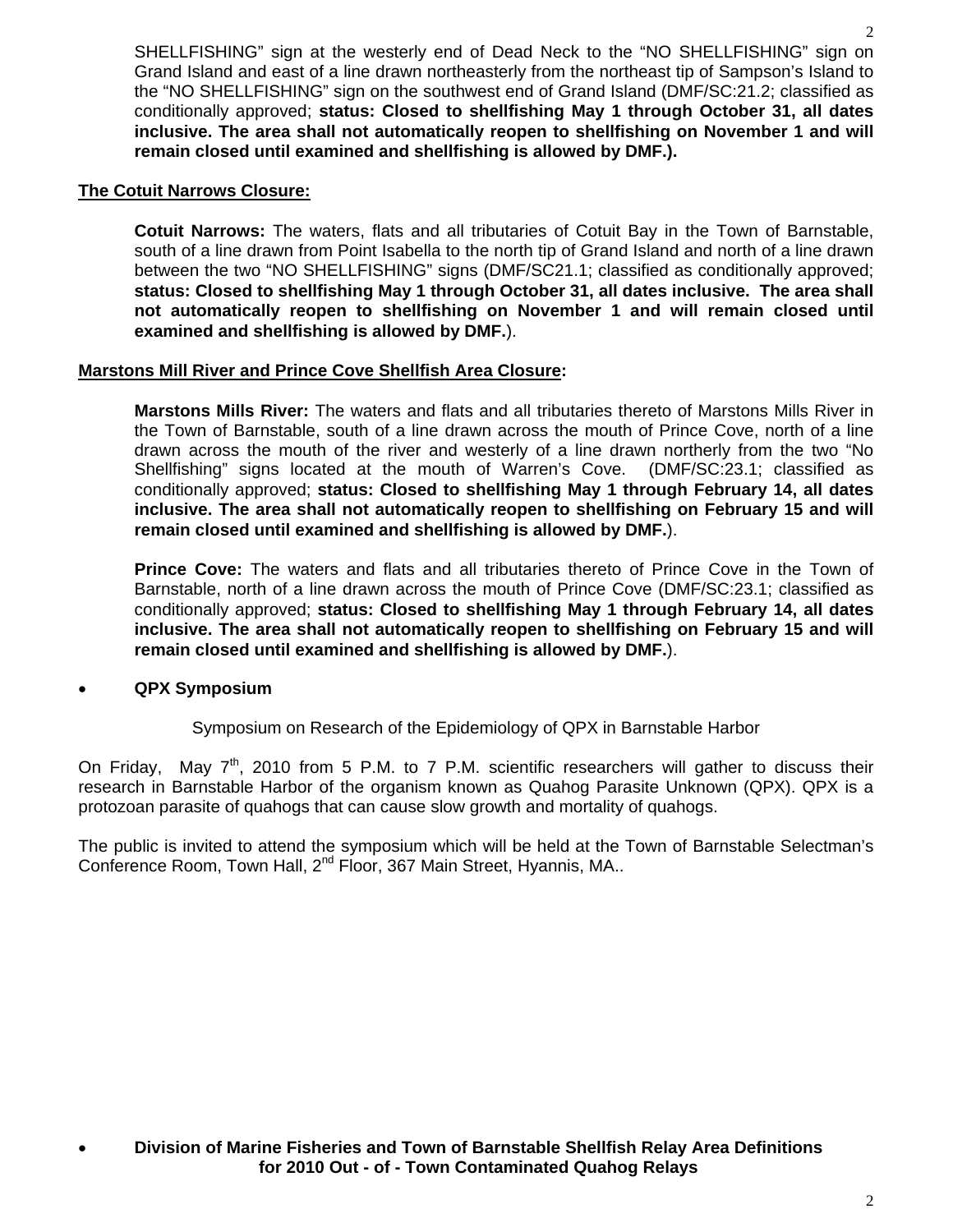Close April, May, 2010

3

Cotuit Bay Relay Area (DMF/SC 21.22)

The Cotuit Bay Relay Area is defined as: the waters, flats and shoreline of that portion of Cotuit Bay between the "No Shellfishing" sign / posts located along the shoreline at 884 Main Street extending to the "NR" sign buoys located offshore.

# Close May, 2010

Cordwood Lane Relay Area (DMF/SC 21.21) (including the Cordwood Landing Recreational Shellfishing Area)

The Cordwood Lane Relay Area is defined as: the waters, flats and shoreline within an area between the "No Shellfishing" sign / post located on the shore at 635 Old Post Road and the "No Shellfishing" sign /post located on the shore at 721 Old Post Road to the "NR" sign buoys located offshore.

# WEST BAY

Close April, May 2010

West Bay Relay Area (DMF / SC 22.21)

The West Bay Relay Area is defined as: the waters, flats and shoreline within an area between the "No Shellfishing" sign / post located on the shore at 116 South Bay Road and the "No Shellfishing" sign /post located at the pier at 52 South Bay Road to the "NR" sign buoys located offshore.

# NORTH BAY

Close May 1, 2010

Bay Street Relay Area (DMF/SC23.20)

The Bay Street Relay Area is defined as: the waters, flats and tributaries of that portion of North Bay from the Town landing at Bay Street to the "No Shellfishing" sign / post at the tip of the salt marsh at 237 Seapuit Road and extending to the offshore "NR" sign buoys.

The Shellfish Committee and Natural Resources staff reviewed and discussed contaminated quahog relay areas and closures, shellfish seed propagation closures and informational mapping and signage protocols. Tom Marcotti informed the Shellfish Committee that the Town G.I.S Department has created computerized shellfish information and shellfish closure maps for access online. The G.I.S. Dept. is working to graphically computerize shellfish maps and information for use for public postings as well as for public use online.

Seasonal Shellfish Assistant Matt Loo. Natural Resources Officer Amy Raitto, Americorps member Caroline Walden and volunteers from the Barnstable Association for Recreational Shellfishermen coordinated a "Clamming Class For Kids" held at the Cordwood Landing area of Cotuit Bay on April 21<sup>st</sup>, 2010.

Natural Resources thanked Wayne Hayes and Scott Mullin for the recent purchase of oyster seed that will be planted at the Scudder Lane Recreational Shellfishing Area.